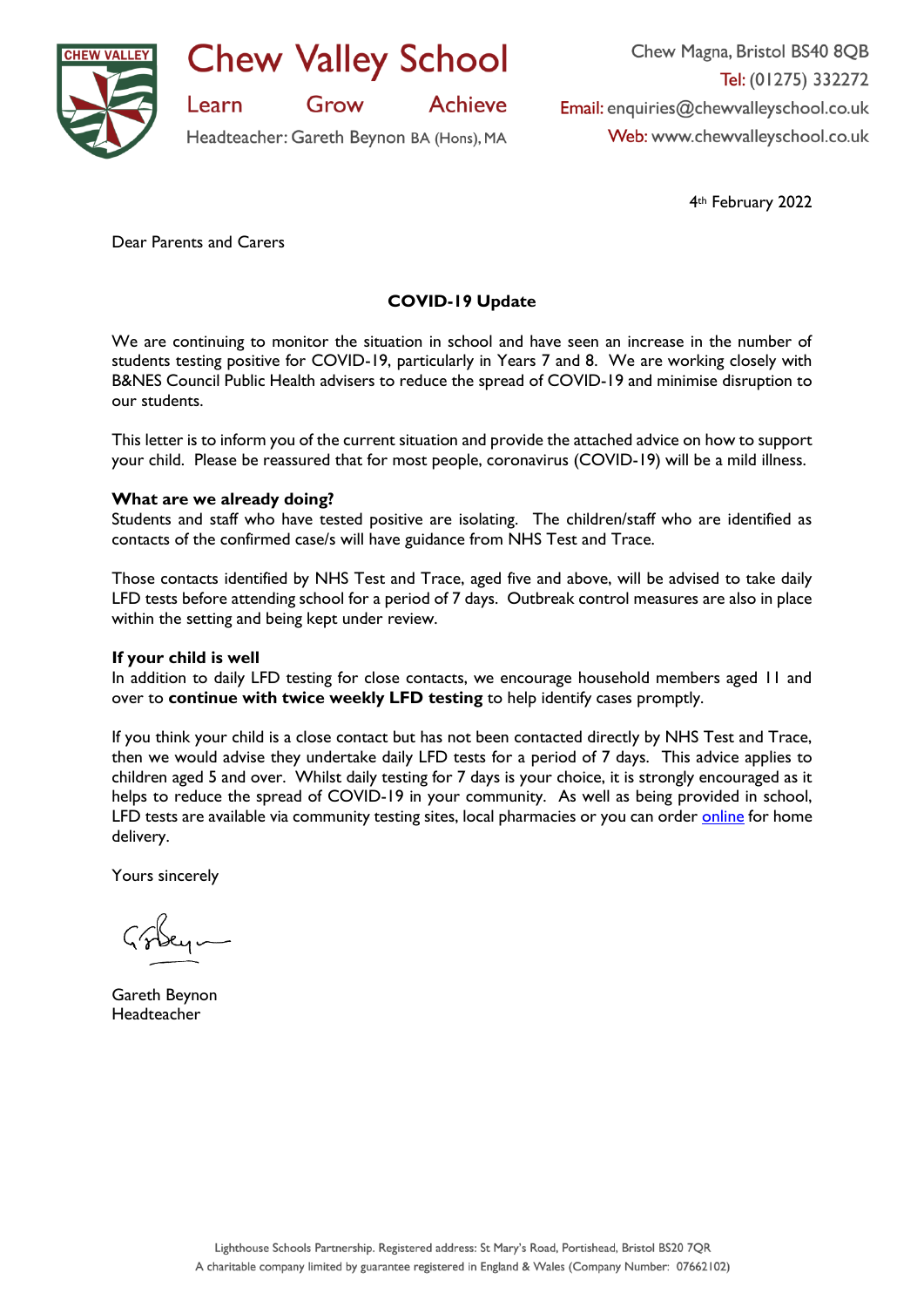# **Advice for Parents and Carers – COVID-19**

### **If your child develops symptoms of COVID-19 or tests positive for COVID-19**

If your child develops symptoms of coronavirus (COVID-19), they should get a PCR test [\(https://www.gov.uk/get-coronavirus-test](https://www.gov.uk/get-coronavirus-test) or call 119) and remain at home at least until the result is known and they are fever free (without medication) for at least 24 hours.

- · If negative, the child can end self-isolation and return to school/nursery/college once well;
- If positive, the child should isolate as a positive case (see below)

People who test positive for COVID-19 should self-isolate at home until they are well (48 hours fever free) and *either*:

- a) 10 full days have passed, *or*
- b) They have produced two negative LFD tests on consecutive days, with the first taken no earlier than day 5.

**Note:** Lingering coughs and changes to smell/taste are *not* a sign of ongoing infectiousness, so children can return to school if they have ended their self-isolation period (see above).

If your child does not have symptoms, count the day they took the test as day 0. If they subsequently develop symptoms shortly after a positive LFD test, a further PCR test is not required and the isolation period will be based on the original positive LFD test.

You can seek advice on COVID-19 symptoms from the [nhs.uk website.](https://www.nhs.uk/conditions/coronavirus-covid-19/check-if-you-have-coronavirus-symptoms/) If you are concerned about your child's symptoms, or they are worsening you can seek advice from NHS 111 at <https://111.nhs.uk/> or by phoning 111.

### **Instructions for people who live in the same household as someone who has tested positive for COVID-19 or is symptomatic and awaiting a test result**

NHS Test and Trace will contact you to check whether you are legally required to self-isolate. If you are not legally required to self-isolate, you will be provided with advice on testing, **advised to take extra caution**, and given guidance on preventing the spread of COVID-19.

Those who are [clinically extremely vulnerable](https://www.gov.uk/government/publications/guidance-on-shielding-and-protecting-extremely-vulnerable-persons-from-covid-19/guidance-on-shielding-and-protecting-extremely-vulnerable-persons-from-covid-19) should be supported to minimise their contact with other people in the household during this period, regardless of whether others have symptoms or not.

## **You are** *not* **required to self-isolate [if any of the following apply:](https://www.gov.uk/government/publications/covid-19-stay-at-home-guidance/stay-at-home-guidance-for-households-with-possible-coronavirus-covid-19-infection#exempt)**

- · You are fully vaccinated
- You are below the age of 18 years 6 months
- · You have taken part in or are currently part of an approved COVID-19 vaccine trial
- You are not able to get vaccinated for medical reasons

Fully vaccinated means that you have been vaccinated with an MHRA approved COVID-19 vaccine in the UK, and at least 14 days have passed since you received the recommended doses of that vaccine (note this is currently under review and may be updated to include a booster dose in due course).

In line with national guidance for households with Covid-19 infection, household and other close contacts of someone who has tested positive for COVID-19 should undertake **daily LFD testing for a period of 7 days** or for 10 days from their last contact with the positive case (whichever is first). This is recommended for all close contacts aged 5 and over who are not required to isolate. [If not already provided, LFD tests are available via community testing sites, local pharmacies or you can order [online](https://www.gov.uk/order-coronavirus-rapid-lateral-flow-tests) for home delivery).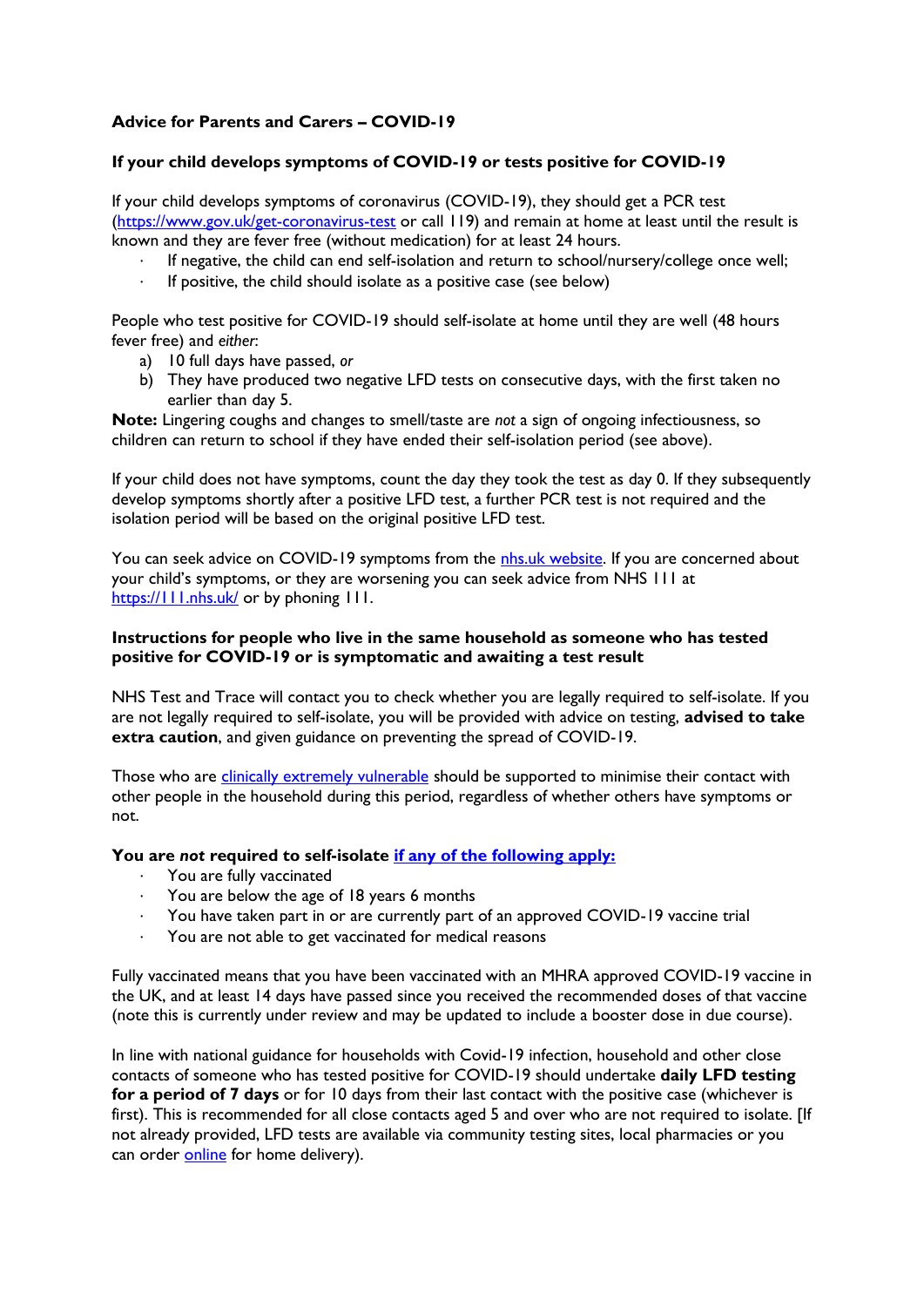Children aged under 5 who are close contacts are not required to isolate and do not need to take part in daily testing of close contacts. If a child under the age of 5 lives with someone who has tested positive for COVID-19 they will be advised to avoid contact with those at higher risk of severe illness if infected with COVID-19 and to take a one-off PCR test as soon as possible.

### **You are required to self-isolate if you're aged over 18 years and 6 months and [if any of](https://www.nhs.uk/conditions/coronavirus-covid-19/self-isolation-and-treatment/when-to-self-isolate-and-what-to-do/)  [the following apply:](https://www.nhs.uk/conditions/coronavirus-covid-19/self-isolation-and-treatment/when-to-self-isolate-and-what-to-do/)**

- · You have received only one dose of the COVID-19 vaccine
- You have not received any dose of the COVID-19 vaccination
- · You are not otherwise exempt

Household members who need to self-isolate as close contacts should not go to work, school or public areas, and exercise should be taken within the home. You should ask friends or family if you require help with buying groceries, other shopping or picking up medication, or walking a dog. Alternatively, you can order your shopping online and medication by phone or online. Please read [the stay at home guidance](https://www.gov.uk/government/publications/covid-19-stay-at-home-guidance/stay-at-home-guidance-for-households-with-possible-coronavirus-covid-19-infection) which provides information on this.

Household members staying at home for 10 days will greatly reduce the overall amount of infection the household could pass on to others in the community.

You could be fined if you do not self-isolate following a notification by NHS Test and Trace. You may be entitled to a one-off payment of £500 through the [NHS Test and Trace Support Payment](https://www.gov.uk/government/publications/test-and-trace-support-payment-scheme-claiming-financial-support/claiming-financial-support-under-the-test-and-trace-support-payment-scheme)  [scheme](https://www.gov.uk/government/publications/test-and-trace-support-payment-scheme-claiming-financial-support/claiming-financial-support-under-the-test-and-trace-support-payment-scheme) if you are required to stay at home and self-isolate, or you are the parent or guardian of a child who has been told to self-isolate. To access the payment, eligible people will still be asked to take a confirmatory PCR if they receive a positive LFD result.

### **How to reduce spread of COVID-19 as a household contact who is not required to selfisolate**

Even if you are vaccinated, you can still be infected with COVID-19 and pass it on to others. If you are identified as a contact of someone with COVID-19 but you are not required to self-isolate, you can help protect others by following the [guidance on how to stay safe and help prevent the spread.](https://www.gov.uk/guidance/covid-19-coronavirus-restrictions-what-you-can-and-cannot-do#keeping-yourself-and-others-safe)

To reduce the spread of COVID-19 in your community:

- Test daily using LFDs
- Limit close contact with other people outside your household, especially in enclosed spaces (when not in school/nursery/college)
- · Wear a face covering for those aged 11 and over in crowded, enclosed or poorly ventilates spaces and when you are in close contact with other people
- Limit contact with anyone who is at higher risk of severe illness if infected with Covid-19
- Follow the guidance on how to stay safe and help prevent the spread GOV.UK (www.gov.uk)

## **You should follow this advice for at least 10 days.**

If you are a health or social care worker or student undertaking a work placement who has been identified as a household contact and are exempt from self-isolation, there is [additional guidance](https://www.gov.uk/government/publications/covid-19-management-of-exposed-healthcare-workers-and-patients-in-hospital-settings/covid-19-management-of-exposed-healthcare-workers-and-patients-in-hospital-settings) available that you should follow to reduce the risk of spread of COVID-19 in these settings.

If you develop symptoms at any time, even if these are mild, self-isolate immediately, [arrange to have](https://www.gov.uk/get-coronavirus-test)  [a COVID-19 PCR test](https://www.gov.uk/get-coronavirus-test) and follow the [guidance for people with COVID-19 symptoms.](https://www.gov.uk/government/publications/covid-19-stay-at-home-guidance/stay-at-home-guidance-for-households-with-possible-coronavirus-covid-19-infection#SymptomsPositiveTest)

#### **For most people, coronavirus (COVID-19) will be a mild illness.**